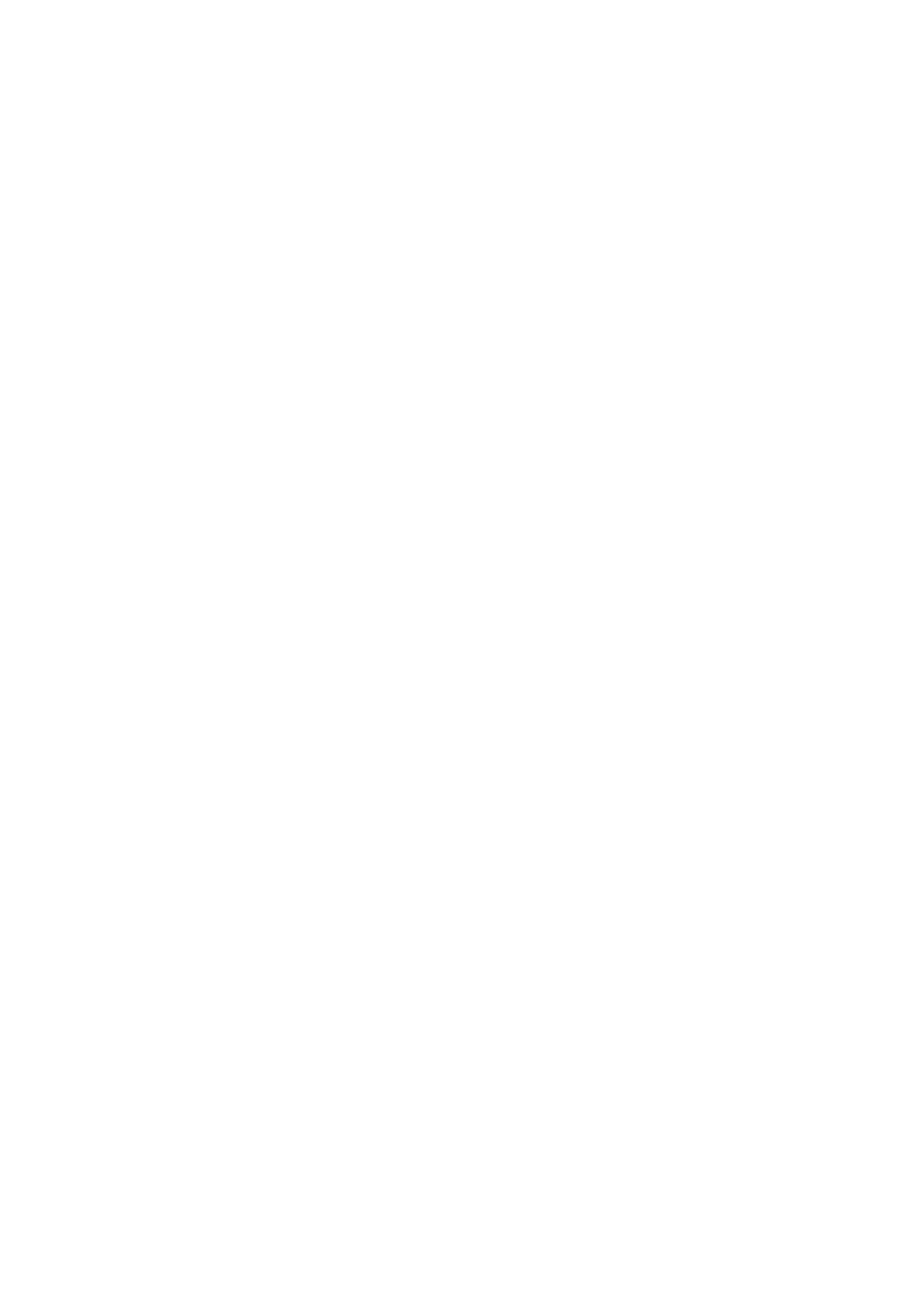*This public bill, which originated in the Legislative Assembly, has passed and is now ready for presentation to the Legislative Council for its concurrence.* 

> *Clerk of the Legislative Assembly. Legislative Assembly, Sydney, , 2009*



New South Wales

# **Food Amendment (Beef Grading) Bill 2009**

Act No , 2009

An Act to amend the *Food Act 2003* with respect to the advertising, packaging and labelling of beef.

*EXAMINED*

*Assistant Speaker*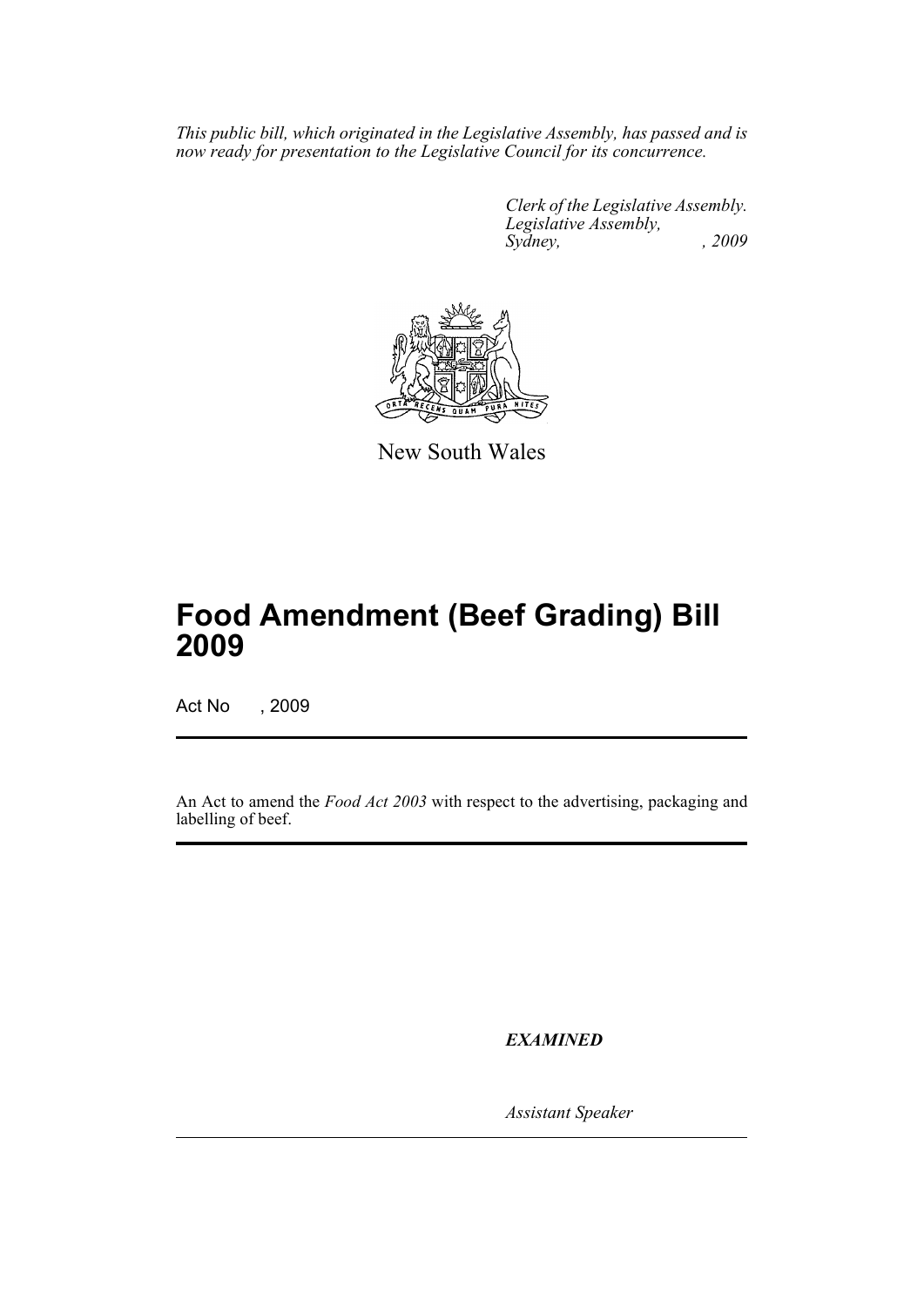<span id="page-3-1"></span><span id="page-3-0"></span>

| The Legislature of New South Wales enacts: |                                                                      |                |
|--------------------------------------------|----------------------------------------------------------------------|----------------|
|                                            | Name of Act                                                          | $\mathcal{P}$  |
|                                            | This Act is the Food Amendment (Beef Grading) Act 2009.              | 3              |
|                                            | <b>Commencement</b>                                                  | $\overline{a}$ |
|                                            | This Act commences on a day or days to be appointed by proclamation. | 5              |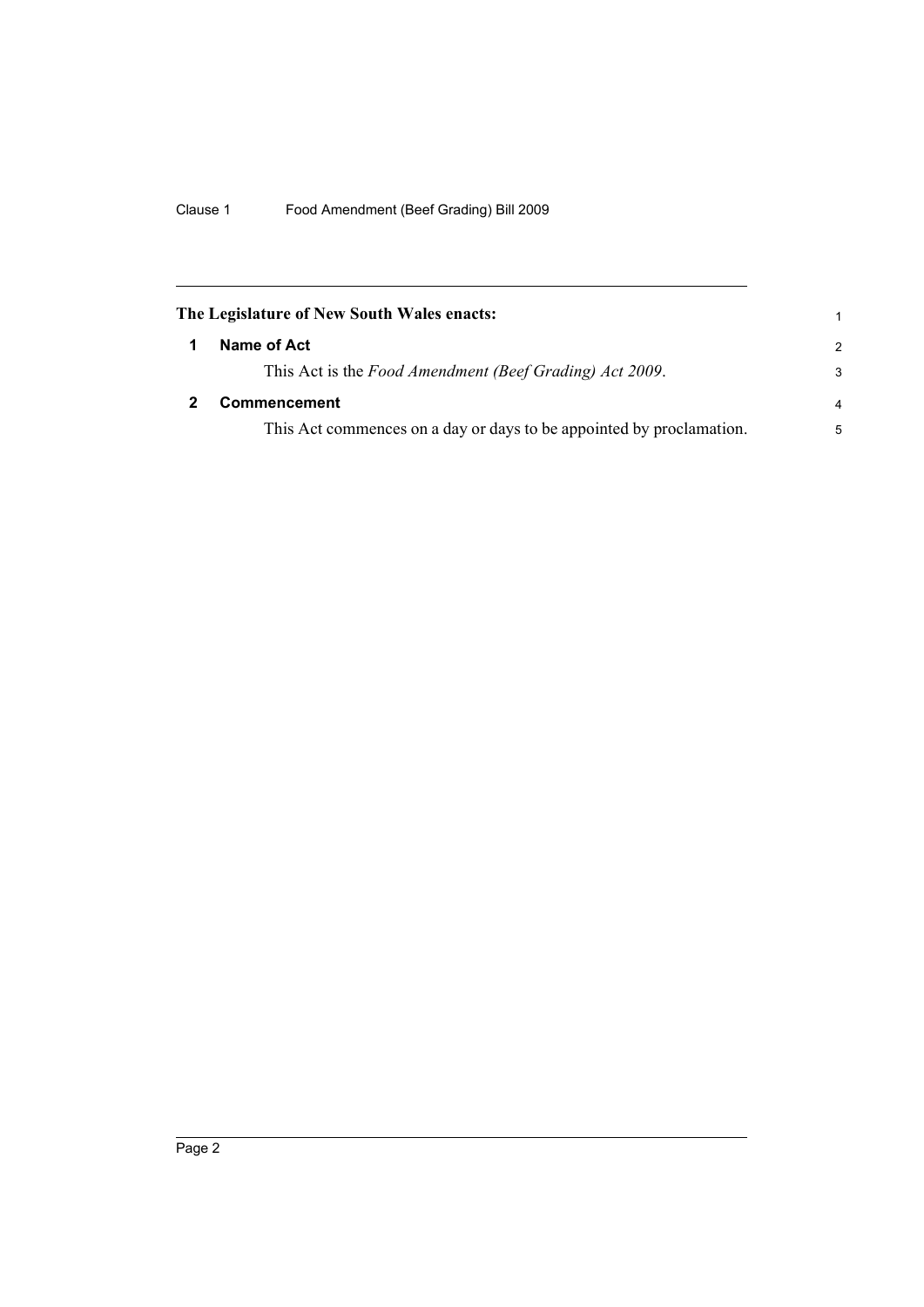Amendment of Food Act 2003 No 43 Schedule 1

<span id="page-4-0"></span>

| <b>Schedule 1</b> |                                                                         |                                                                                                                                                                                                                                                                                                                                   | <b>Amendment of Food Act 2003 No 43</b> | $\mathbf{1}$                                                                                                                                                                                                                                                       |                               |
|-------------------|-------------------------------------------------------------------------|-----------------------------------------------------------------------------------------------------------------------------------------------------------------------------------------------------------------------------------------------------------------------------------------------------------------------------------|-----------------------------------------|--------------------------------------------------------------------------------------------------------------------------------------------------------------------------------------------------------------------------------------------------------------------|-------------------------------|
| [1]               |                                                                         | Part 2, Division 2A                                                                                                                                                                                                                                                                                                               |                                         |                                                                                                                                                                                                                                                                    | $\overline{2}$                |
|                   | Insert after section 23:<br><b>Division 2A</b><br><b>Beef labelling</b> |                                                                                                                                                                                                                                                                                                                                   | 3                                       |                                                                                                                                                                                                                                                                    |                               |
|                   |                                                                         |                                                                                                                                                                                                                                                                                                                                   |                                         |                                                                                                                                                                                                                                                                    | 4                             |
|                   | 23A                                                                     |                                                                                                                                                                                                                                                                                                                                   |                                         | <b>Beef labelling schemes</b>                                                                                                                                                                                                                                      | 5                             |
|                   |                                                                         | (1)                                                                                                                                                                                                                                                                                                                               |                                         | The regulations may prescribe schemes regulating the use of<br>words and expressions used in the labelling of any type of beef<br>intended for sale or beef for sale to indicate the type of beef, the<br>quality of beef or any other characteristic of the beef. | 6<br>$\overline{7}$<br>8<br>9 |
|                   |                                                                         | (2)                                                                                                                                                                                                                                                                                                                               |                                         | Without limiting subsection (1), the regulations prescribing a<br>scheme may:                                                                                                                                                                                      | 10<br>11                      |
|                   |                                                                         |                                                                                                                                                                                                                                                                                                                                   | (a)                                     | specify the type of beef that the scheme applies to, or                                                                                                                                                                                                            | 12                            |
|                   |                                                                         |                                                                                                                                                                                                                                                                                                                                   | (b)                                     | specify the requirements for labelling beef with a word or<br>expression indicating the type, quality or any other<br>characteristic of the beef, or                                                                                                               | 13<br>14<br>15                |
|                   |                                                                         |                                                                                                                                                                                                                                                                                                                                   | (c)                                     | specify any other conditions relating to the use of a word<br>or expression indicating the type, quality or any other<br>characteristic of the beef, or                                                                                                            | 16<br>17<br>18                |
|                   |                                                                         |                                                                                                                                                                                                                                                                                                                                   | (d)                                     | prohibit activities in relation to the labelling of beef, or                                                                                                                                                                                                       | 19                            |
|                   |                                                                         |                                                                                                                                                                                                                                                                                                                                   | (e)                                     | require records to be kept in relation to the labelling of<br>beef.                                                                                                                                                                                                | 20<br>21                      |
|                   |                                                                         | (3)                                                                                                                                                                                                                                                                                                                               |                                         | This section does not limit the operation of the provisions of this<br>Act relating to food safety schemes.                                                                                                                                                        | 22<br>23                      |
|                   |                                                                         | (4)                                                                                                                                                                                                                                                                                                                               |                                         | In this section:                                                                                                                                                                                                                                                   | 24                            |
|                   |                                                                         |                                                                                                                                                                                                                                                                                                                                   | animal.                                 | <b>beef</b> means the whole or any part of the carcase of any bovine                                                                                                                                                                                               | 25<br>26                      |
|                   | 23B                                                                     |                                                                                                                                                                                                                                                                                                                                   |                                         | Misleading and deceptive conduct in relation to beef                                                                                                                                                                                                               | 27                            |
|                   |                                                                         | (1)<br>For the purposes of section 18 $(1)$ , a person carrying on a food<br>business is taken to have engaged in conduct that is misleading or<br>deceptive (or is likely to mislead or deceive) in relation to the<br>advertising, packaging or labelling of beef intended for sale, or in<br>relation to the sale of beef, if: |                                         | 28<br>29<br>30<br>31<br>32                                                                                                                                                                                                                                         |                               |
|                   |                                                                         |                                                                                                                                                                                                                                                                                                                                   | (a)                                     | the person does not use AUS-MEAT language consistently<br>(unless the person is complying with a scheme prescribed<br>under section 23A), or                                                                                                                       | 33<br>34<br>35                |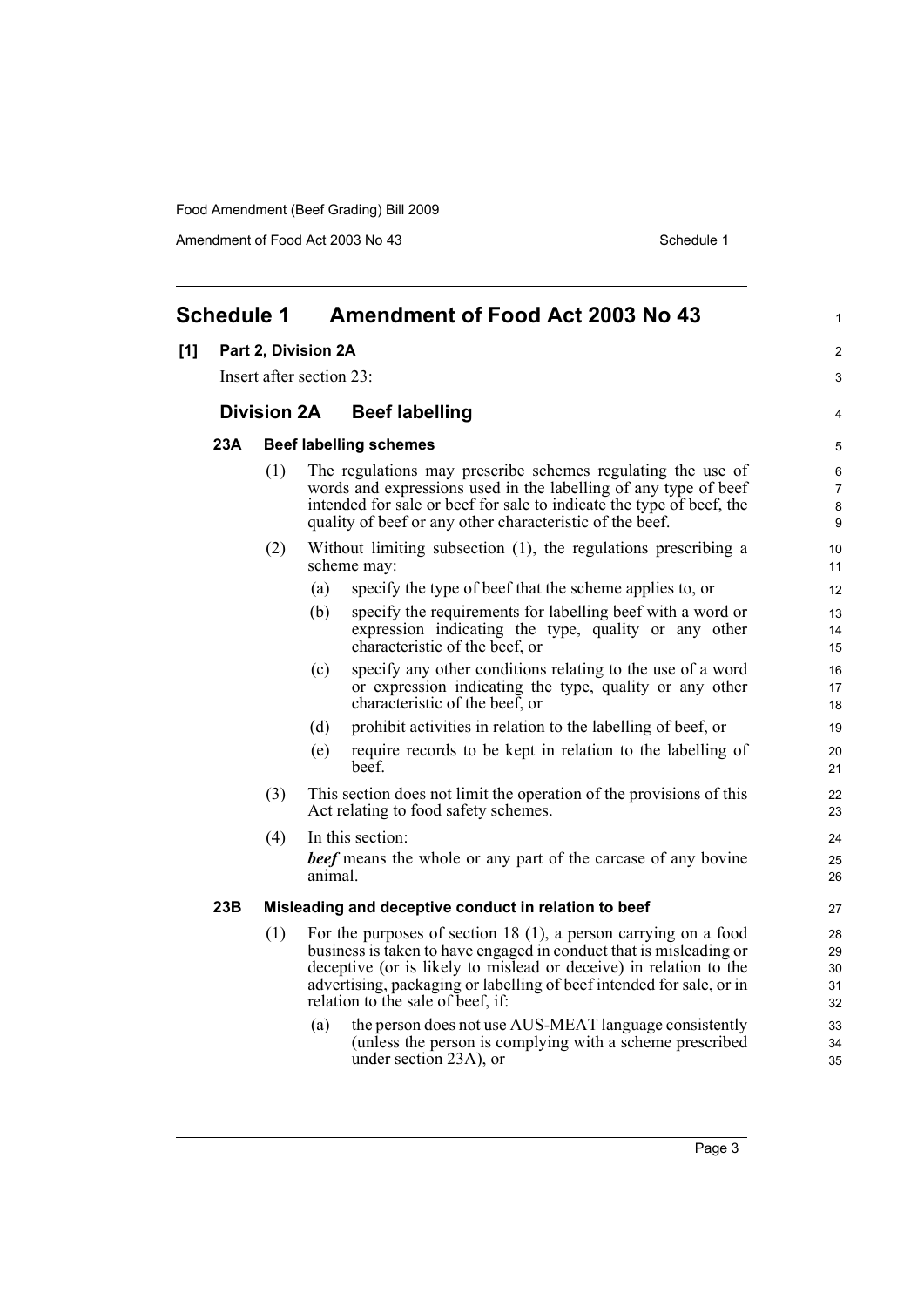| (b)       | the person voluntarily adopts, but does not consistently<br>comply with, a scheme prescribed under section 23A, or                                                                              | 1<br>$\overline{2}$                                                                                                                                                                                                                                                                                                                                                                                                                                                                                                                                                                                                                                                                                                                                                                                                                                                                                                                                                                                                                                                 |
|-----------|-------------------------------------------------------------------------------------------------------------------------------------------------------------------------------------------------|---------------------------------------------------------------------------------------------------------------------------------------------------------------------------------------------------------------------------------------------------------------------------------------------------------------------------------------------------------------------------------------------------------------------------------------------------------------------------------------------------------------------------------------------------------------------------------------------------------------------------------------------------------------------------------------------------------------------------------------------------------------------------------------------------------------------------------------------------------------------------------------------------------------------------------------------------------------------------------------------------------------------------------------------------------------------|
| (c)       | the beef is advertised, packaged or labelled with the word<br>"budget" and does not also include the words "low grade"<br>or "low quality", or                                                  | 3<br>4<br>5                                                                                                                                                                                                                                                                                                                                                                                                                                                                                                                                                                                                                                                                                                                                                                                                                                                                                                                                                                                                                                                         |
| (d)       | the beef is advertised, packaged or labelled with the word<br>"manufacturing" and does not also include the words<br>"suitable for mince only".                                                 | 6<br>$\overline{7}$<br>8                                                                                                                                                                                                                                                                                                                                                                                                                                                                                                                                                                                                                                                                                                                                                                                                                                                                                                                                                                                                                                            |
|           |                                                                                                                                                                                                 | 9<br>10                                                                                                                                                                                                                                                                                                                                                                                                                                                                                                                                                                                                                                                                                                                                                                                                                                                                                                                                                                                                                                                             |
| (a)       | the person advertises, packages, labels or sells beef<br>described by means of AUS-MEAT language, and                                                                                           | 11<br>12                                                                                                                                                                                                                                                                                                                                                                                                                                                                                                                                                                                                                                                                                                                                                                                                                                                                                                                                                                                                                                                            |
| (b)       | other beef advertised, packaged, labelled or sold by that<br>person is described by any other means that does not<br>include a description by means of:                                         | 13<br>14<br>15<br>16                                                                                                                                                                                                                                                                                                                                                                                                                                                                                                                                                                                                                                                                                                                                                                                                                                                                                                                                                                                                                                                |
|           | (ii)<br>a consumer descriptor.                                                                                                                                                                  | 17                                                                                                                                                                                                                                                                                                                                                                                                                                                                                                                                                                                                                                                                                                                                                                                                                                                                                                                                                                                                                                                                  |
|           |                                                                                                                                                                                                 | 18<br>19<br>20                                                                                                                                                                                                                                                                                                                                                                                                                                                                                                                                                                                                                                                                                                                                                                                                                                                                                                                                                                                                                                                      |
| (a)       | the person labels any beef in accordance with a scheme<br>prescribed under section 23A or advertises, packages or<br>sells beef that has been labelled in accordance with such a<br>scheme, and | 21<br>22<br>23<br>24                                                                                                                                                                                                                                                                                                                                                                                                                                                                                                                                                                                                                                                                                                                                                                                                                                                                                                                                                                                                                                                |
| (b)       | the person does not comply with that scheme in respect of<br>all beef to which the scheme applies that is advertised,<br>packaged, labelled or sold by that person.                             | 25<br>26<br>27                                                                                                                                                                                                                                                                                                                                                                                                                                                                                                                                                                                                                                                                                                                                                                                                                                                                                                                                                                                                                                                      |
|           |                                                                                                                                                                                                 | 28                                                                                                                                                                                                                                                                                                                                                                                                                                                                                                                                                                                                                                                                                                                                                                                                                                                                                                                                                                                                                                                                  |
| document. |                                                                                                                                                                                                 | 29<br>30<br>31<br>32<br>33<br>34<br>35<br>36<br>37<br>38<br>39                                                                                                                                                                                                                                                                                                                                                                                                                                                                                                                                                                                                                                                                                                                                                                                                                                                                                                                                                                                                      |
|           |                                                                                                                                                                                                 | For the purposes of subsection $(1)$ $(a)$ , a person does not use<br>AUS-MÊAT language consistently if:<br>AUS-MEAT language, or<br>(i)<br>For the purposes of subsection $(1)$ $(b)$ , a person voluntarily<br>adopts, but does not consistently comply with, a scheme<br>prescribed under section 23A, if:<br>This section does not limit the operation of section $18(1)$ .<br>In this section:<br><b>AUS-MEAT language</b> means any words, letters or symbols<br>(other than the words beef, steak or yeal or any words indicating<br>a cooking method) that (whether alone, in combination or<br>together with other words, letters or symbols) are used by the<br>AUS-MEAT manual to designate or indicate beef as belonging to<br>a particular type, quality, classification, category, cut or grade.<br>AUS-MEAT manual means the Australian Meat Industry<br>Classification System (Manual 1) (2009 edition) published by<br>AUS-MEAT Limited (ACN 082 528 881) or, if a replacement<br>document is prescribed for the purposes of this definition, that |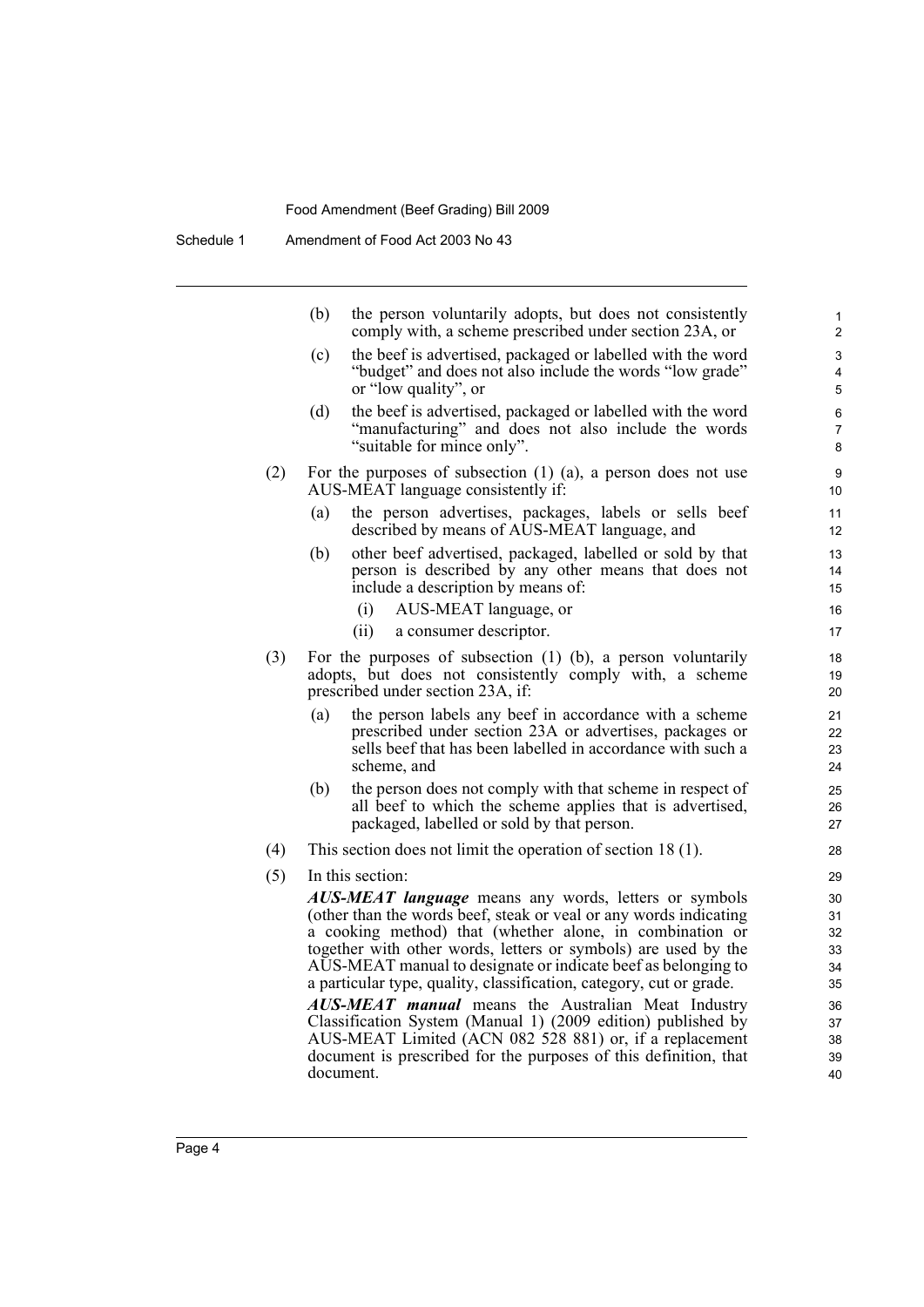Amendment of Food Act 2003 No 43 Schedule 1

*beef* means the whole or any part of the carcase of any bovine animal.

*consumer descriptor* means a word or expression prescribed by the regulations that is used to describe beef that is of a cut prescribed by the regulations.

### **23C False descriptions of beef**

- (1) For the purposes of section 18 (2), beef is falsely described if:
	- (a) it is described by means of AUS-MEAT language that is referable to beef of a particular type, quality, classification, category, cut or grade and:
		- (i) it has not been assessed in accordance with the requirements of the AUS-MEAT manual, or
		- (ii) it does not comply with the standards set out in the AUS-MEAT manual, with respect to beef of that type, quality, classification, category, cut or grade, or
	- (b) it is described by means of a word or expression that is regulated in accordance with a scheme prescribed under section 23A and the description does not comply with the requirements of the scheme, or
	- (c) it is described by means of a word or expression that is prescribed for the purposes of the definition of *consumer descriptor* in section 23B and the beef cannot be described as being of the cut that is prescribed in relation to that word or expression.
- (2) This section does not limit the operation of section 18 (2).
- (3) In this section: *AUS-MEAT language* has the same meaning as it has in section 23B.

*AUS-MEAT manual* has the same meaning as it has in section 23B.

*beef* means the whole or any part of the carcase of any bovine animal.

### **23D Exemptions for restaurants, take-away food shops and similar outlets**

(1) Subject to subsection (2), any person selling beef that has been cooked and is intended for immediate consumption (including, but not limited to, restaurants and take-away food shops) is exempt from sections 23B and 23C.